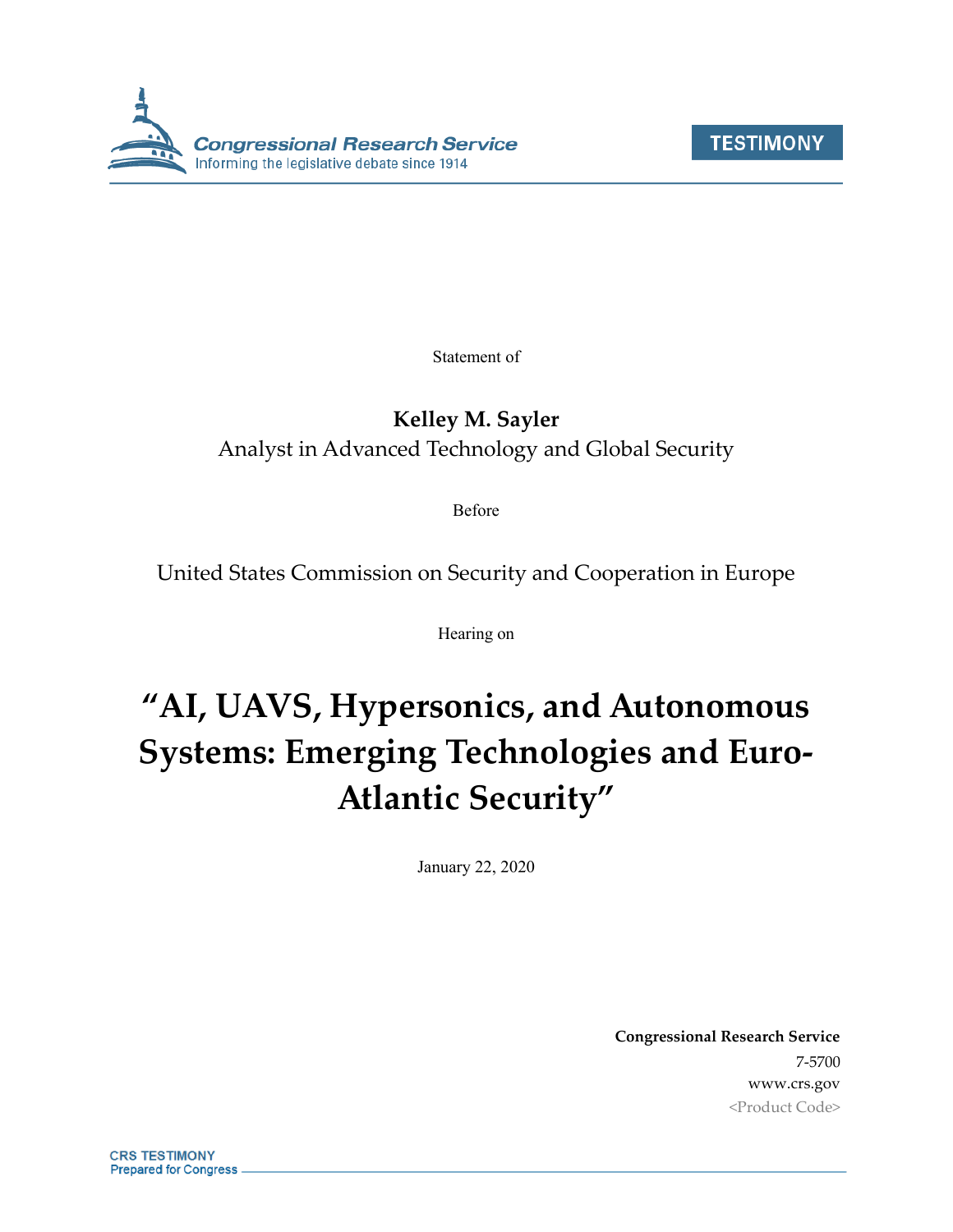Thank you Representative Veasey and the U.S. Commission on Security and Cooperation in Europe for the opportunity to provide an overview of emerging military technologies and their potential implications for international security. My name is Kelley Sayler, and I am an analyst in advanced technology and global security with the Congressional Research Service.

As noted by the 2018 National Defense Strategy, U.S. national security will likely be "affected by rapid technological advancements and the changing character of war…New technologies include advanced computing, 'big data' analytics, artificial intelligence, autonomy, robotics, directed energy, hypersonics, and biotechnology—the very technologies that ensure we will be able to fight and win the wars of the future."<sup>1</sup> While the United States is the leader in developing many of these technologies, China and Russia—our key strategic competitors—are also making steady progress in developing advanced military technologies. As these technologies are integrated into military forces and deployed, they could hold significant implications for the future of international security.

# **Artificial Intelligence**

Although the U.S. government has no official definition of artificial intelligence (AI), AI generally refers to a computer system capable of human-level cognition. AI is further divided into two categories: narrow AI and general AI. Narrow AI systems can perform only the specific task that they were trained to perform, while general AI systems would be capable of performing a broad range of tasks, including those for which they were not specifically trained. General AI systems do not yet—and may never—exist.

Narrow AI is currently being incorporated into a number of military applications by both the United States and U.S. competitors, including but not limited to intelligence, surveillance, and reconnaissance; logistics; cyber operations; command and control; and semi-autonomous and autonomous vehicles. These technologies are intended to either augment or replace human operators, freeing the operators for more complex and cognitively demanding work. In addition, AI-enabled systems could both react significantly faster than systems that rely upon operator input and cope with an exponential increase in the amount of data available for analysis. AI could also enable new concepts of operations, such as swarming (i.e., cooperative behavior in which unmanned vehicles autonomously coordinate to achieve a task) that could confer a warfighting advantage by overwhelming adversary defensive systems.

Finally, recent news reports and analyses have highlighted the role of AI in enabling increasingly realistic photo, audio, and video digital forgeries, popularly known as "deep fakes." Adversaries could potentially deploy this AI capability as part of their information operations in a "gray zone" conflict.<sup>2</sup> Deep fake technology could be used against the United States and its allies to generate false news reports, influence public discourse, erode public trust, and attempt to blackmail diplomats. Some have suggested that AI could be used to create full digital "patterns-of-life," in which an individual's digital footprint is mapped against other personal information, such as spending habits and job history, to create comprehensive behavioral profiles of servicemembers, suspected intelligence officers, government officials, and private citizens. Similar to deep fakes, this information could be used for targeted influence operations or blackmail.

# *United States*

 $\overline{a}$ 

The Department of Defense's (DOD) unclassified investments in AI have grown from just over \$600 million in FY2016 to \$927 million in FY2020, with the Department reportedly maintaining over 600

<sup>1</sup> Department of Defense, "Summary of the 2018 National Defense Strategy of The United States of America," 2018, p. 3, https://dod.defense.gov/Portals/1/Documents/pubs/2018-National-Defense-Strategy-Summary.pdf.

<sup>&</sup>lt;sup>2</sup> "Gray zone" conflicts are those that occur below the threshold of formally-declared war.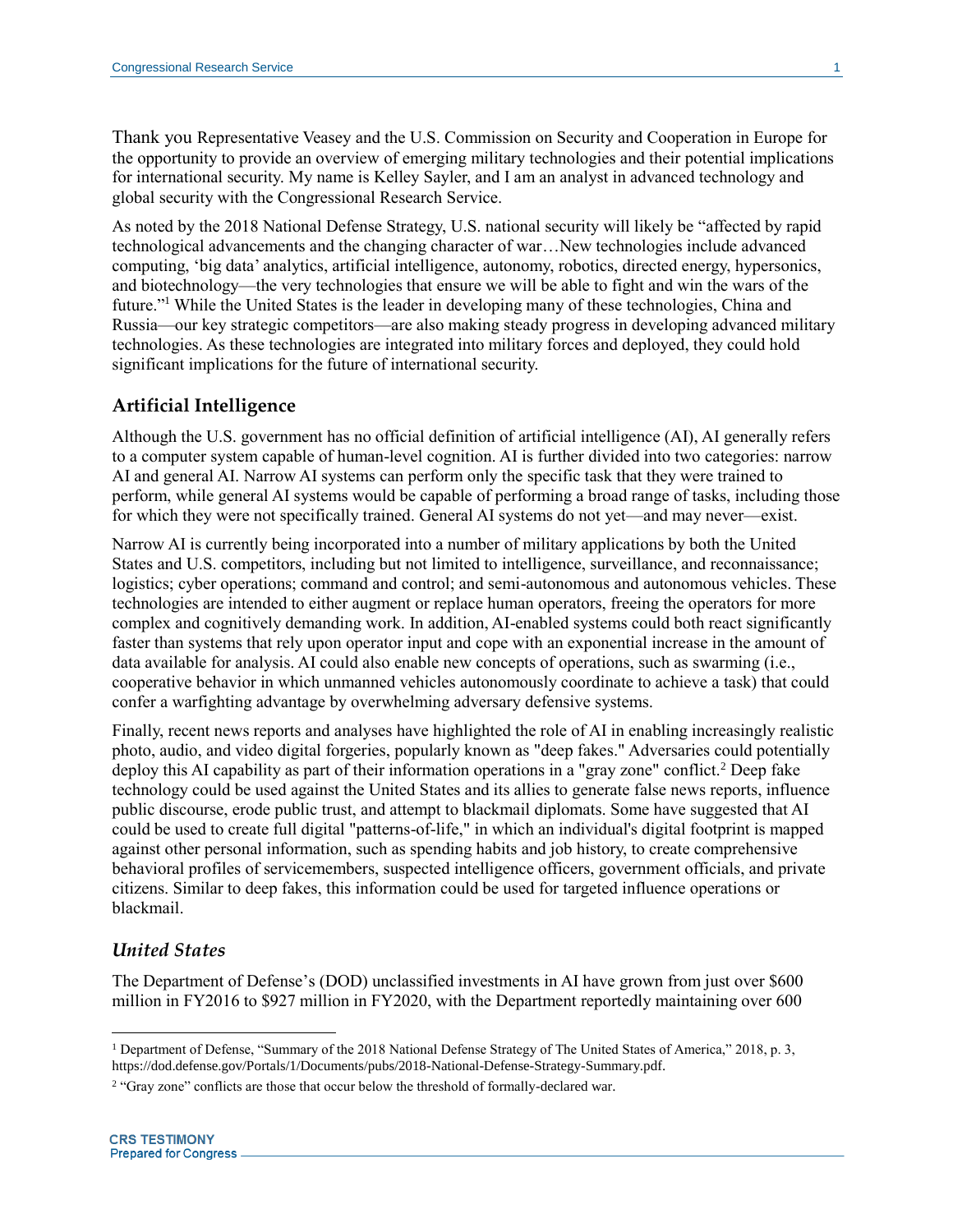active AI projects.<sup>3</sup> Pursuant to the FY2019 NDAA, DOD established the Joint Artificial Intelligence Center (JAIC, pronounced "jake") to coordinate DOD projects of over \$15 million.<sup>4</sup> The JAIC has identified its priority national mission initiatives for AI as predictive maintenance,<sup>5</sup> humanitarian aid and disaster relief, cyberspace, and automation. The FY2019 NDAA additionally directed DOD to publish a strategic roadmap for AI development and fielding, as well as guidance on "appropriate ethical, legal, and other policies for the Department governing the development and use of artificial intelligence enabled systems and technologies in operational situations."<sup>6</sup>

The FY2019 NDAA also established a National Security Commission on Artificial Intelligence to conduct a comprehensive assessment of militarily relevant AI technologies and provide recommendations for strengthening U.S. competitiveness.<sup>7</sup> The commission's interim report to Congress identifies five key lines of effort for U.S. AI competitiveness: (1) investing in research and development, (2) applying AI to national security missions, (3) training and recruiting AI talent, (4) protecting and building upon U.S. technology advantages, and (5) marshalling global AI cooperation. The commission's final report, which is to provide recommendations for implementing these lines of effort, is to be available in October 2020.

# *Russia*

 $\overline{a}$ 

Russian president Vladimir Putin has stated that "whoever becomes the leader in [AI] will become the ruler of the world." <sup>8</sup> At present, however, Russian AI development lags significantly behind that of the United States and China. As part of Russia's effort to close this gap, Russia has released a national strategy that outlines 5- and 10-year benchmarks for improving the country's AI expertise, educational programs, datasets, infrastructure, and legal regulatory system.<sup>9</sup> Russia has also indicated it will continue to pursue its 2008 defense modernization agenda, with the aim of robotizing 30% of its military equipment by 2025.<sup>10</sup>

https://drive.google.com/file/d/153OrxnuGEjsUvlxWsFYauslwNeCEkvUb/view.

<sup>3</sup> Office of the Under Secretary of Defense (Comptroller)/Chief Financial Officer, Defense Budget Overview: United

States Department of Defense Fiscal Year 2020 Budget Request, March 2019, p. 9; and Brendan McCord, "Eye on AI," August 28, 2019, transcript available at

https://static1.squarespace.com/static/5b75ac0285ede1b470f58ae2/t/5d6aa8edb91b0c0001c7a05f/1567.

<sup>4</sup> P.L. 115-232, Section 2, Division A, Title II, §1051.

<sup>5</sup> Predictive maintenance uses AI "to predict the failure of critical parts, automate diagnostics, and plan maintenance based on data and equipment condition." Department of Defense, "Summary of the 2018 Department of Defense Artificial Intelligence Strategy," February 12, 2019, p. 11, https://media.defense.gov/2019/Feb/12/2002088963/-1/-1/1/SUMMARY-OF-DOD-AI-STRATEGY.PDF.

<sup>6</sup> P.L. 115-232, Section 2, Division A, Title II, §238. In support of this mandate, the Defense Innovation Board, an independent federal advisory committee to the Secretary of Defense, has drafted recommendations for the ethical use of artificial intelligence. See Defense Innovation Board, "AI Principles: Recommendations on the Ethical Use of Artificial Intelligence by the Department of Defense," October 31, 2019, https://media.defense.gov/2019/Oct/31/2002204458/-1/- 1/0/DIB\_AI\_PRINCIPLES\_PRIMARY\_DOCUMENT.PDF.

 $7$  P.L. 115-232, Section 2, Division A, Title X, §1051. The Commission's Interim Report, which assesses the challenges and opportunities of militarily relevant AI technologies, is available at

<sup>8</sup> "'Whoever leads in AI will rule the world': Putin to Russian children on Knowledge Day," *RT.com*, September 1, 2017, https://www.rt.com/news/401731-ai-rule-world-putin/.

<sup>9</sup> Office of the President of the Russian Federation, "Decree of the President of the Russian Federation on the Development of Artificial Intelligence in the Russian Federation" (Center for Security and Emerging Technology, Trans.), October 10, 2019, https://cset.georgetown.edu/wp-content/uploads/Decree-of-the-President-of-the-RussianFederation-on-the-Development-of-Artificial-Intelligence-in-the-Russian-Federation-.pdf.

<sup>10</sup> Tom Simonite, "For Superpowers, Artificial Intelligence Fuels New Global Arms Race," *Wired*, August 8, 2017.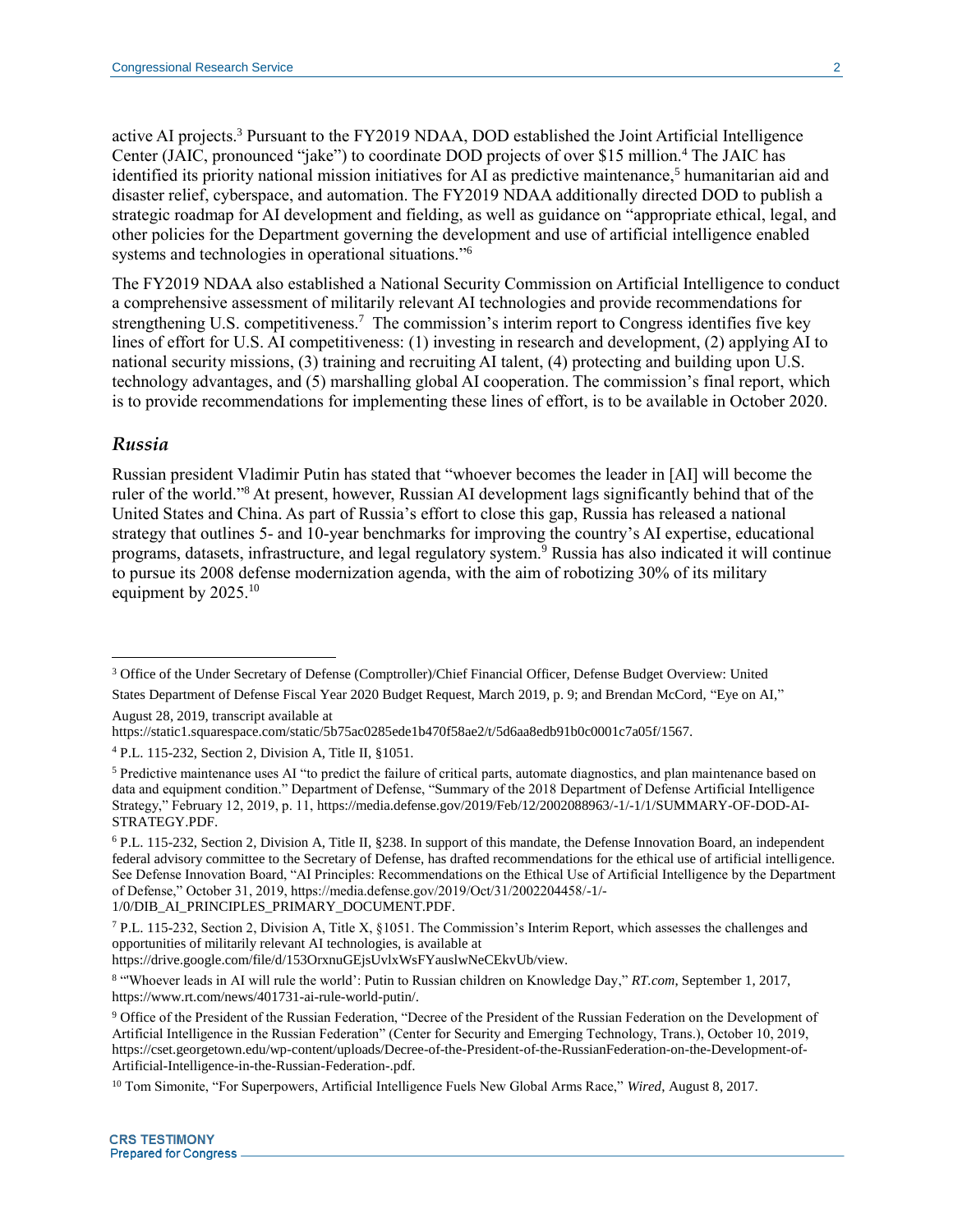The Russian military has been researching a number of AI applications, with a heavy emphasis on semiautonomous and autonomous military vehicles. Russia has also reportedly built a combat module for unmanned ground vehicles that is capable of autonomous target identification—and, potentially, target engagement—and plans to develop a suite of AI-enabled autonomous systems.<sup>11</sup> In addition, the Russian military plans to incorporate AI into unmanned aerial, naval, and undersea vehicles and is currently developing swarming capabilities.<sup>12</sup> These technologies could reduce both cost and manpower requirements. Russia is also exploring innovative uses of AI for remoting sensing and electronic warfare, which could in turn reduce an adversary's ability to effectively communicate and navigate on the battlefield.<sup>13</sup> Finally, Russia has made extensive use of AI technologies for domestic propaganda and surveillance, as well as for information operations directed against the United States and U.S. allies.<sup>14</sup>

Despite Russia's aspirations, analysts argue that it may be difficult for Russia to make significant progress in AI development. In 2017, Russian military spending dropped by 20% in constant dollars, with subsequent cuts in 2018.<sup>15</sup> In addition, many analysts note that Russian academics have produced few research papers on AI and that the Russian technology industry has yet to produce AI applications that are on par with those produced by the United States and China.<sup>16</sup> Others analysts counter that such factors may be irrelevant, arguing that while Russia has never been a leader in internet technology, it has still managed to become a notably disruptive force in cyberspace.<sup>17</sup>

#### *China*

 $\overline{a}$ 

China is the United States' most ambitious competitor in the international AI market. China's 2017 "Next Generation AI Development Plan" describes AI as a "strategic technology" that has become a "focus of international competition." <sup>18</sup> Recent Chinese achievements in the field demonstrate China's potential to realize its goals for AI development. In particular, China has pursued language and facial recognition technologies—many of which it plans to integrate into the country's domestic surveillance network and social credit system. This system aims to monitor and "grade" every Chinese citizen by 2021 based on social behavior.<sup>19</sup> China is also developing various types of air, land, sea, and undersea autonomous

<sup>11</sup> Tristan Greene, "Russia is Developing AI Missiles to Dominate the New Arms Race," *The Next Web*, July 27, 2017, https://thenextweb.com/artificial-intelligence/2017/07/27/russia-is-developing-ai-missiles-to-dominate-the-new-arms-race/; and Kyle Mizokami, "Kalashnikov Will Make an A.I.-Powered Killer Robot," Popular Mechanics, July 19, 2017, https://www.popularmechanics.com/military/weapons/news/a27393/kalashnikov-to-make-ai-directed-machine-guns/.

<sup>12</sup> Samuel Bendett, "Red Robots Rising: Behind the Rapid Development of Russian Unmanned Military Systems," *The Strategy Bridge*, December 12, 2017.

<sup>13</sup> Jill Dougherty and Molly Jay, "Russia Tries to Get Smart about Artificial Intelligence"; *The Wilson Quarterly*, Spring 2018; and Margarita Konaev and Samuel Bendett, "Russian AI-Enabled Combat: Coming to a City Near You?", *War on the Rocks*, July 31, 2019, https://warontherocks.com/2019/07/russian-ai-enabled-combat-coming-to-a-city-near-you/.

<sup>14</sup> Alina Polyakova, "Weapons of the Weak: Russia and AI-driven Asymmetric Warfare," Brookings Institution, November 15, 2018, https://www.brookings.edu/research/weapons-of-the-weak-russia-and-ai-driven-asymmetric-warfare/; and Chris Meserole and Alina Polyakova, "Disinformation Wars," *Foreign Policy*, May 25, 2018, https://foreignpolicy.com/2018/05/25/ disinformation-wars/.

<sup>&</sup>lt;sup>15</sup> "Military expenditure by country, in constant (2017) US\$ m., 1988-2018," Stockholm International Peace Research Institute, https://www.sipri.org/sites/default/files/Data%20for%20all%20countries%20from%201988%E2%80%932018%20in%20constan t%20%282017%29%20USD%20%28pdf%29.pdf.

<sup>16</sup> Leon Bershidsky, "Take Elon Musk Seriously on the Russian AI Threat," *Bloomberg*, September 5, 2017, https://www.bloomberg.com/view/articles/2017-09-05/take-elon-musk-seriously-on-the-russian-ai-threat; and Polyakova, "Weapons of the Weak."

<sup>&</sup>lt;sup>17</sup> Gregory C. Allen, "Putin and Musk Are Right: Whoever Masters AI Will Run the World," *CNN*, September 5, 2017.

<sup>18</sup> China State Council, "A Next Generation Artificial Intelligence Development Plan," p. 2.

<sup>&</sup>lt;sup>19</sup> "Beijing to Judge Every Resident Based on Behavior by End of 2020," *Bloomberg*, November 21, 2018, https://www.bloomberg.com/news/articles/2018-11-21/beijing-to-judge-every-resident-based-on-behavior-by-end-of-2020. It should be noted that Chinese technology companies such as ZTE Corp are working with other authoritarian regimes to develop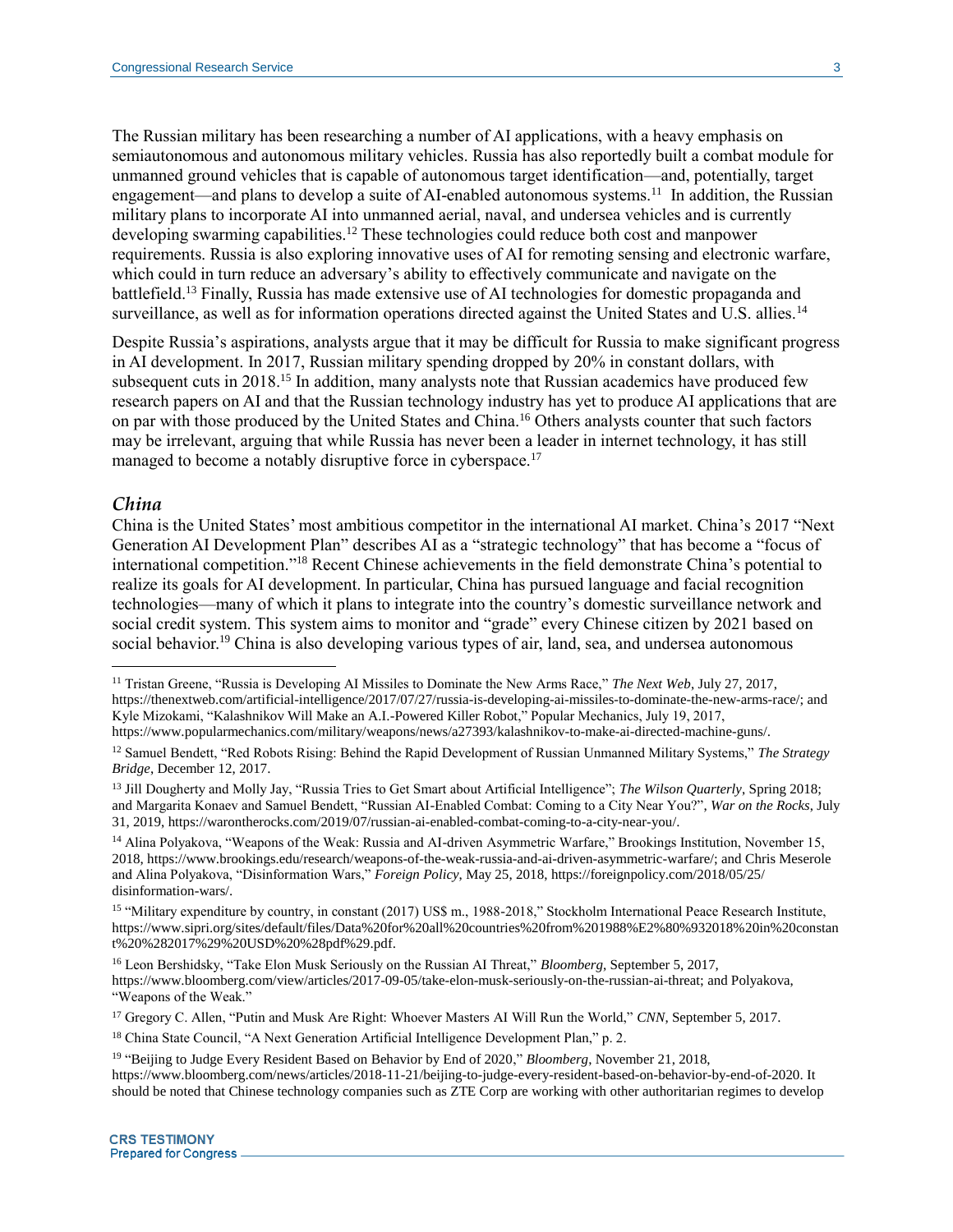military vehicles and is actively pursuing swarm technologies, which could be used to overwhelm adversary missile defense interceptors. In addition, open-source publications indicate that the Chinese are developing a suite of AI tools for cyber operations.<sup>20</sup>

China's management of its AI ecosystem stands in stark contrast to that of the United States.<sup>21</sup> In general, few boundaries exist among Chinese commercial companies, university research laboratories, the military, and the central government; China's National Intelligence Law requires companies and individuals to "support, assist, and cooperate with national intelligence work." <sup>22</sup> As a result, the Chinese government has a direct means of guiding military AI development priorities and accessing technology that was ostensibly developed for civilian purposes.

# *International Institutions*

A number of international institutions have examined issues surrounding AI, including the Group of Seven (G7), the Asia-Pacific Economic Cooperation (APEC), and the Organisation for Economic Cooperation and Development (OECD), which developed the first intergovernmental set of principles for AI. These principles are intended to "promote AI that is innovative and trustworthy and that respects human rights and democratic values." <sup>23</sup> The United States is one of 42 countries—including the OECD's 36 member countries, Argentina, Brazil, Colombia, Costa Rica, Peru, and Romania—to have adopted the OECD AI Principles. These principles serve as the foundation for the Group of Twenty (G20)'s June 2019 Ministerial Statement on human-centered AI.<sup>24</sup> In addition, the OECD established the AI Policy Observatory in 2019 to develop policy options that will "help countries encourage, nurture, and monitor the responsible development of trustworthy AI systems for the benefit of society."

# **Lethal Autonomous Weapon Systems**

Although there is no internationally agreed upon definition of Lethal Autonomous Weapon Systems (LAWS), the U.S. Department of Defense has defined LAWS as a class of weapon systems that is capable of independently identifying a target and employing an onboard weapon system to engage and destroy the target without manual human control. LAWS require computer algorithms and sensor suites to classify an object as hostile, make an engagement decision, and guide a weapon to the target. This capability would enable the system to operate in communications-degraded or -denied environments where traditional systems may not be able to operate. Some analysts have noted that LAWS could additionally "allow weapons to strike military objectives more accurately and with less risk of collateral damage" or civilian casualties.<sup>25</sup> Others, including approximately 25 countries and 100 nongovernmental organizations, have

 $\overline{a}$ 

<sup>24</sup> "G20 Ministerial Statement on Trade and Digital Economy," June 9, 2019, available at https://www.mofa.go.jp/files/000486596.pdf.

similar social-control systems. See, for example, Angus Berwick, "How ZTE helps Venezuela create China-style social control," *Reuters*, November 14, 2018, https://www.reuters.com/investigates/special-report/venezuela-zte/.

<sup>20</sup> Elsa Kania, *Battlefield Singularity: Artificial Intelligence, Military Revolution, and China's Future Military Power*, Center for a New American Security, November 28, 2017, p. 27.

 $21$  Ibid., p. 6.

<sup>22</sup> Arjun Kharpal, "Huawei says it would never hand data to China's government. Experts say it wouldn't have a choice," *CNBC*, March 5, 2019.

<sup>&</sup>lt;sup>23</sup> Organisation for Economic Co-operation and Development, "OECD Principles on AI," June 2019, https://www.oecd.org/ going-digital/ai/principles/.

<sup>25</sup> U.S. Government, "Humanitarian Benefits of Emerging Technologies in the Area of Lethal Autonomous Weapons," March 28, 2018,

https://www.unog.ch/80256EDD006B8954/(httpAssets)/7C177AE5BC10B588C125825F004B06BE/\$file/CCW\_GGE.1\_2018\_ WP.4.pdf.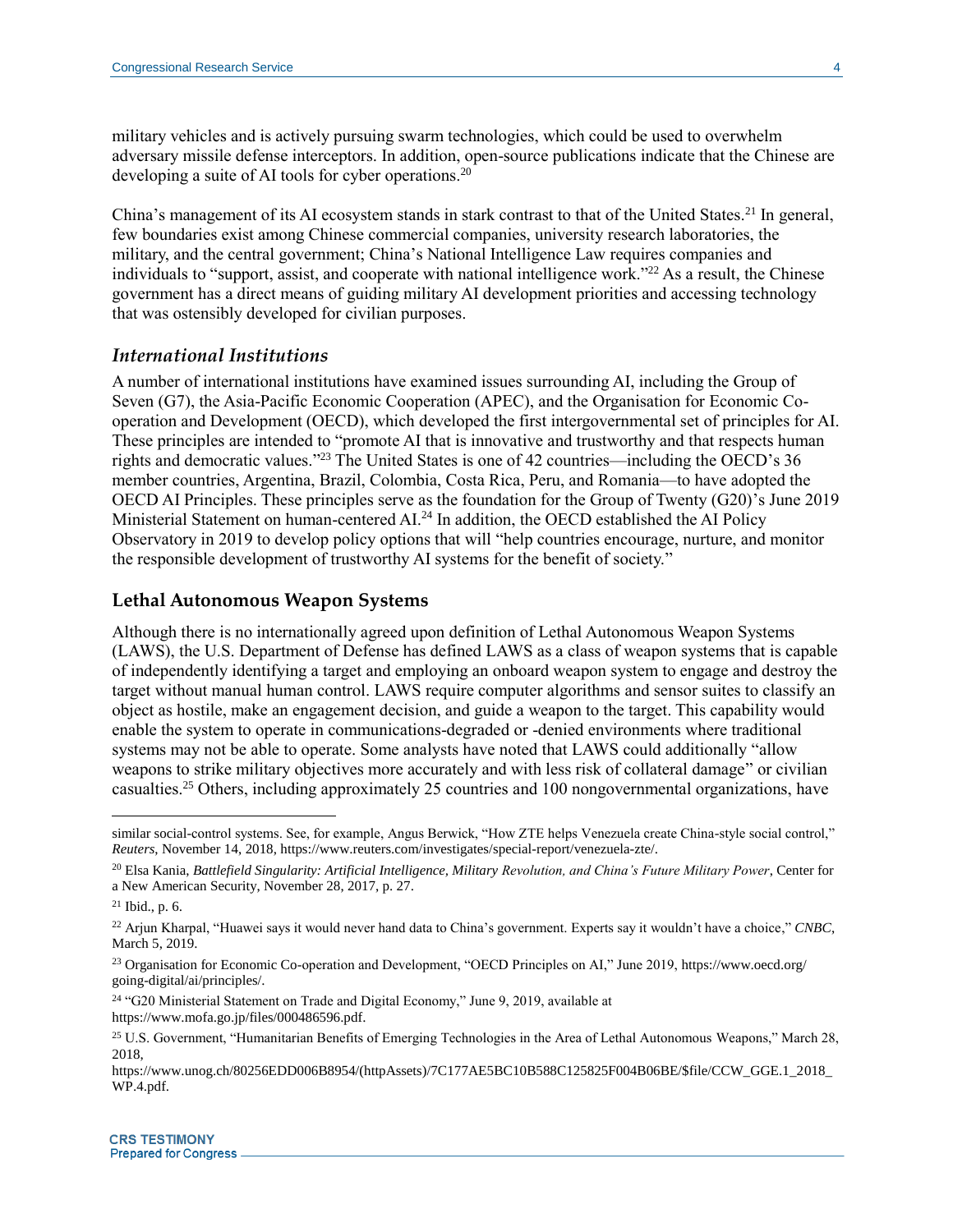called for a preemptive ban on LAWS due to ethical concerns such as a perceived lack of accountability for use and a perceived inability to comply with the proportionality and distinction requirements of the laws of war. Although LAWS generally do not yet exist, some analysts have classified Israel's Harpy antiradar loitering munition as a LAWS.<sup>26</sup>

#### *United States*

The United States is not known to be currently developing LAWS. However, Department of Defense Directive (DODD) 3000.09 establishes department guidelines for the development and fielding of LAWS to ensure that they comply with "the law of war, applicable treaties, weapon system safety rules, and applicable rules of engagement."

# *Russia*

Russia has not publicly stated that it is developing LAWS; however, Russian weapons manufacturer Kalashnikov has reportedly built a combat module for unmanned ground vehicles that is capable of autonomous target identification and, potentially, target engagement. $27$ 

### *China*

According to U.S. Secretary of Defense Mark Esper, Chinese weapons manufacturers, such as Ziyan, have advertised LAWS.<sup>28</sup> In addition, some reports indicate that China has exported—or is in negotiations to export—systems that are capable of autonomous target selection and engagement to the United Arab Emirates, Saudi Arabia, and Pakistan.<sup>29</sup>

# *International Institutions*

Since 2014, the United States has participated in international discussions of LAWS under the auspices of the United Nations Convention on Certain Conventional Weapons (UN CCW). The UN CCW has considered proposals by states parties to issue political declarations about LAWS, as well as proposals to regulate or ban them. At the UN CCW, the United States and Russia have opposed a preemptive ban on LAWS, while China has supported a ban on the use—but not development—of LAWS, which it defines as weapon systems that are inherently indiscriminate and thus in violation of the law of war.

# **Hypersonic Weapons**

Hypersonic weapons—which fly at speeds of at least Mach 5—are in development in a number of countries, including the United States, Russia, and China. There are two categories of hypersonic weapons:

- **Hypersonic glide vehicles** are launched from a rocket before gliding to a target.
- **Hypersonic cruise missiles** are powered by high-speed engines throughout the duration of their flight.

 $\overline{a}$ 

<sup>&</sup>lt;sup>26</sup> Defense Innovation Board, "AI Principles: Recommendations on the Ethical Use of Artificial Intelligence by the Department of Defense, Supporting Documents," p. 12.

<sup>27</sup> Kyle Mizokami, "Kalashnikov Will Make an A.I.-Powered Killer Robot," *Popular Mechanics*, July 19, 2017.

<sup>28</sup> Patrick Tucker, "SecDef: China is Exporting Killer Robots to the Mideast," *Defense One*, November 5, 2019.

<sup>29</sup> Gregory C. Allen, *Understanding China's AI Strategy: Clues to Chinese Strategic Thinking on Artificial Intelligence and National Security*, Center for a New American Security, February 2019, p. 6.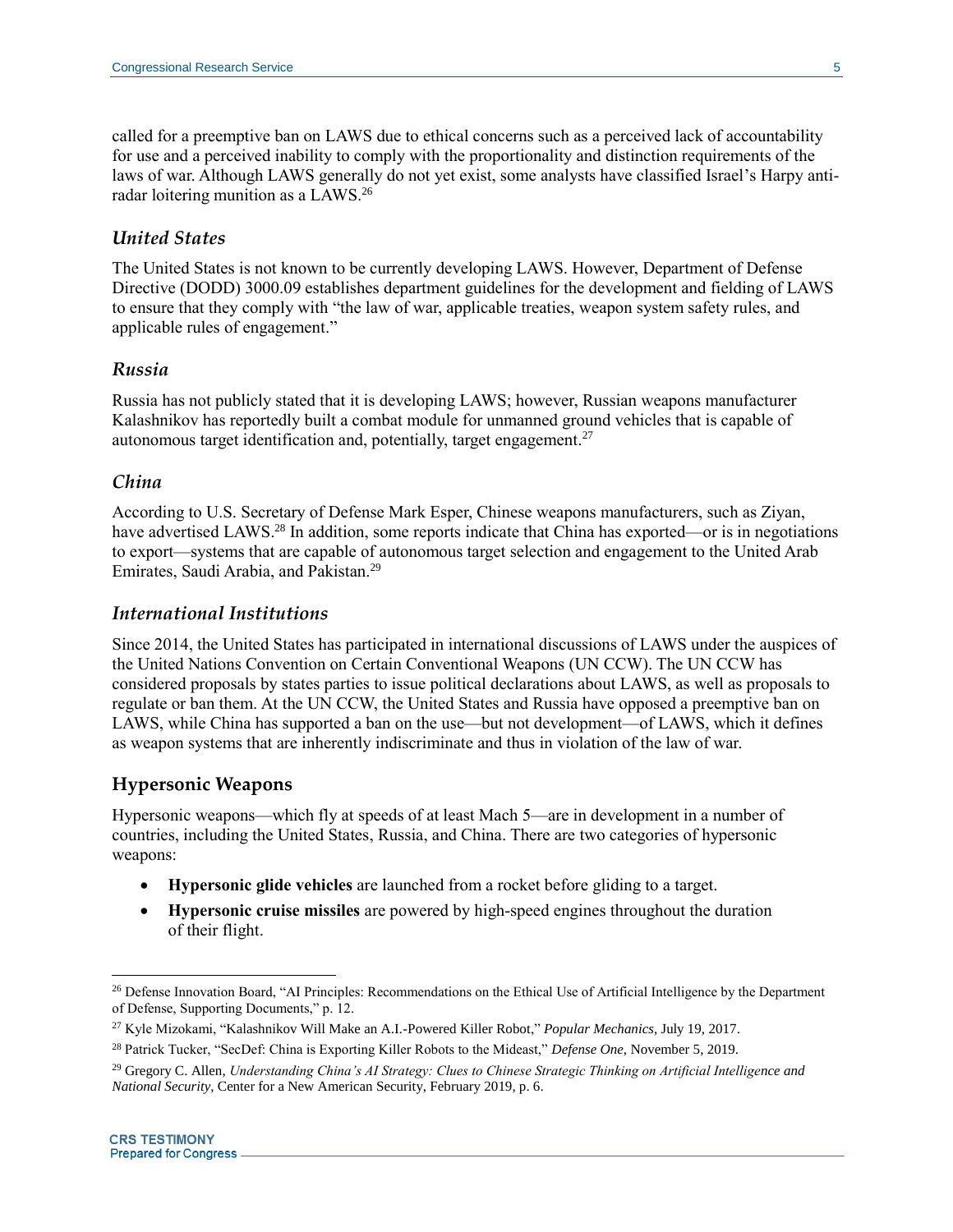In contrast to ballistic missiles, hypersonic weapons do not follow a ballistic trajectory and can maneuver en route to their destination, making defense against them difficult.<sup>30</sup> Currently, no such defense against hypersonic weapons exists, and experts disagree on the affordability, technological feasibility, and utility of hypersonic missile defense options. These options could include interceptor missiles, hypervelocity projectiles, laser guns, and electronic attack systems.

# *United States*

The Pentagon's FY2020 budget request for all hypersonic-related research is \$2.6 billion, including \$157.4 million for hypersonic defense programs. The Department of Defense (DOD) is currently developing hypersonic weapons under the Navy's Conventional Prompt Strike program, which is intended to provide the U.S. military with the ability to strike hardened or time-sensitive targets with conventional warheads, as well as through several Air Force, Army, and DARPA programs.<sup>31</sup> Analysts who support these development efforts argue that hypersonic weapons could enhance deterrence, as well as provide the U.S. military with an ability to defeat capabilities such as advanced air and missile defense systems that form the foundation of U.S. competitors' anti-access/area denial strategies.<sup>32</sup> Others have argued that hypersonic weapons confer little to no additional warfighting advantage.

The United States is unlikely to field an operational hypersonic weapons before 2022; however, in contrast to Russia and China, the United States is not currently developing hypersonic weapons for potential use with a nuclear warhead. As a result, U.S. hypersonic weapons will likely require greater accuracy and will be more technically challenging to develop than nuclear-armed Russian and Chinese systems.

#### *Russia*

 $\overline{a}$ 

Although Russia has conducted research on hypersonic weapons technology since the 1980s, it accelerated its efforts in response to U.S. missile defense deployments in both the United States and Europe, and in response to the U.S. withdrawal from the Anti-Ballistic Missile Treaty in 2001.<sup>33</sup> Detailing Russia's concerns, President Putin stated that "the US is permitting constant, uncontrolled growth of the number of anti-ballistic missiles, improving their quality, and creating new missile launching areas. If we do not do something, eventually this will result in the complete devaluation of Russia's nuclear potential. Meaning that all of our missiles could simply be intercepted." <sup>34</sup> Russia thus seeks hypersonic weapons, which can maneuver as they approach their targets, as an assured means of penetrating U.S. missile defenses and restoring its sense of strategic stability.<sup>35</sup>

<sup>&</sup>lt;sup>30</sup> While ballistic missiles do travel at hypersonic speeds, they are not classified as "hypersonic weapons," which both fly at hypersonic speeds and can maneuver throughout their course of flight.

<sup>31</sup> For a full history of U.S. hypersonic weapons programs, see CRS Report R41464, *Conventional Prompt Global Strike and Long-Range Ballistic Missiles: Background and Issues*, by Amy F. Woolf.

<sup>&</sup>lt;sup>32</sup> Roger Zakheim and Tom Karako, "China's Hypersonic Missile Advances and U.S. Defense Responses," Remarks at the Hudson Institute, March 19, 2019. See also Department of Defense Fiscal Year (FY) 2020 Budget Estimates, Army Justification Book of Research, Development, Test and Evaluation, Volume II, Budget Activity 4, p. 580.

<sup>33</sup> United Nations Office of Disarmament Affairs, *Hypersonic Weapons: A Challenge and Opportunity for Strategic Arms Control*, February 2019, https://www.un.org/disarmament/publications/more/hypersonic-weapons-a-challenge-and-opportunityfor-strategic-arms-control/.

<sup>34</sup> Vladimir Putin, "Presidential Address to the Federal Assembly," March 1, 2018, http://en.kremlin.ru/events/president/news/ 56957.

<sup>&</sup>lt;sup>35</sup> In this instance, "strategic stability" refers to a "bilateral nuclear relationship of mutual vulnerability." See Tong Zhao, "Conventional Challenges to Strategic Stability: Chinese Perceptions of Hypersonic Technology and the Security Dilemma," Carnegie-Tsinghua Center for Global Policy, July 23, 2018, https://carnegietsinghua.org/2018/07/23/conventional-challenges-to-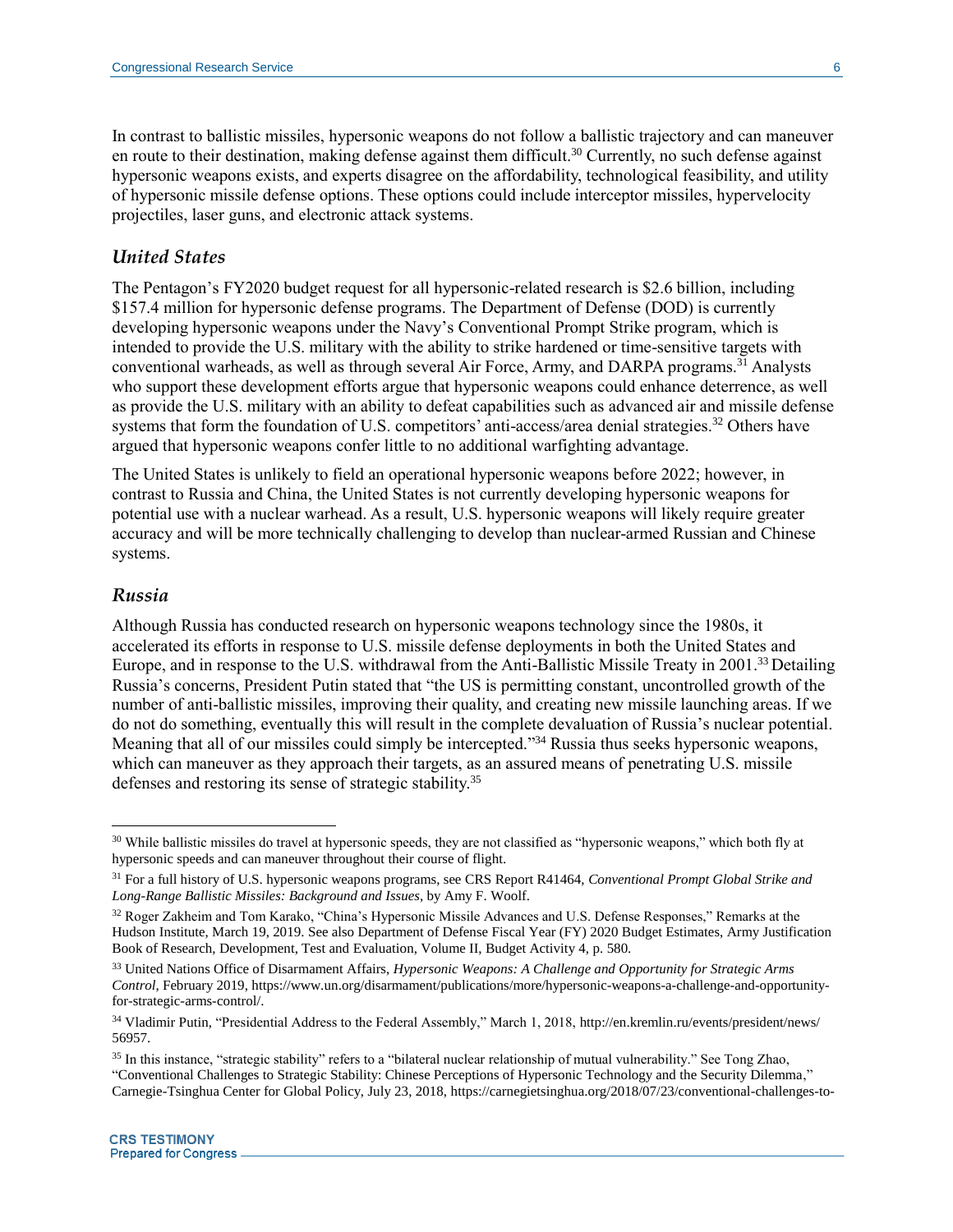Russia is pursuing two nuclear-capable hypersonic weapons—the Avangard and the 3M22 Tsirkon (or Zircon). Avangard is a hypersonic glide vehicle launched from an intercontinental ballistic missile (ICBM), giving it "effectively 'unlimited' range." <sup>36</sup> Russia claims that Avangard became operational on December 27, 2019; however, this claim has not been verified by U.S. intelligence reports and has been met with skepticism by some U.S. officials.<sup>37</sup> Tsirkon, a ship-launched hypersonic cruise missile, may become operational as early as 2023.<sup>38</sup>

# *China*

 $\overline{a}$ 

According to Tong Zhao, a fellow at the Carnegie-Tsinghua Center for Global Policy, "most experts argue that the most important reason to prioritize hypersonic technology development [in China] is the necessity to counter specific security threats from increasingly sophisticated U.S. military technology, including [hypersonic weapons]."<sup>39</sup> In particular, China's pursuit of hypersonic weapons, like Russia's, reflects a concern that U.S. hypersonic weapons could enable the United States to conduct a preemptive, decapitating strike on China's nuclear arsenal and supporting infrastructure. U.S. missile defense deployments could then limit China's ability to conduct a retaliatory strike against the United States.<sup>40</sup>

China has tested the DF-ZF hypersonic glide vehicle at least nine times since 2014. U.S. defense officials have reportedly identified the range of the DF-ZF as approximately 1,200 miles and have stated that the missile may be capable of performing "extreme maneuvers" during flight.<sup>41</sup> Although unconfirmed by intelligence agencies, some analysts project the DF-ZF will be operational as early as 2020.<sup>42</sup> China also successfully tested Starry Sky-2, a nuclear-capable hypersonic vehicle prototype, in August 2018.<sup>43</sup> Some reports indicate that the Starry Sky-2 could be operational by 2025.<sup>44</sup> U.S. officials have declined to comment on the program. 45

strategic-stability-chinese-perceptions-of-hypersonic-technology-and-security-dilemma-pub-76894.

<sup>36</sup> Steve Trimble, "A Hypersonic Sputnik?," *Aviation Week*, January 14-27, 2019, p. 20.

<sup>37</sup> Amanda Macias, "US intelligence reports: Russia's new hypersonic weapon will likely be ready for war by 2020," *CNBC*, May 15, 2018.

<sup>38</sup> "Russian Navy to accept latest Tsirkon hypersonic missile for service in 2023—source," *TASS*, March 20, 2019.

<sup>&</sup>lt;sup>39</sup> Tong Zhao, "Conventional Challenges to Strategic Stability: Chinese Perceptions of Hypersonic Technology and the Security Dilemma."

<sup>40</sup> Tong Zhao, "Conventional Challenges to Strategic Stability"; and Lora Saalman, "China's Calculus on Hypersonic Glide," August 15, 2017, Stockholm International Peace Research Institute, https://www.sipri.org/commentary/topical-backgrounder/ 2017/chinas-calculus-hypersonic-glide.

<sup>41</sup> "Gliding missiles that fly faster than Mach 5 are coming," *The Economist*, April 6, 2019, https://www.economist.com/scienceand-technology/2019/04/06/gliding-missiles-that-fly-faster-than-mach-5-are-coming; and Franz-Stefan Gady, "China Tests New Weapon Capable of Breaching US Missile Defense Systems," *The Diplomat*, April 28, 2016, https://thediplomat.com/2016/04/ china-tests-new-weapon-capable-of-breaching-u-s-missile-defense-systems/.

<sup>42</sup> *U.S.-China Economic and Security Review Commission 2015 Annual Report*, p. 20, https://www.uscc.gov/sites/default/files/ annual\_reports/2015%20Annual%20Report%20to%20Congress.PDF.

<sup>&</sup>lt;sup>43</sup> Jessie Yeung, "China claims to have successfully tested its first hypersonic aircraft.

*CNN*, August 7, 2018, https://www.cnn.com/2018/08/07/china/china-hypersonic-aircraft-intl/index.html. See also U.S.-China Economic and Security Review Commission 2018 Annual Report, p. 220, https://www.uscc.gov/sites/default/files/ annual\_reports/2018%20Annual%20Report%20to%20Congress.pdf.

<sup>44</sup> *U.S.-China Economic and Security Review Commission Report 2015,* p. 20.

<sup>45</sup> Bill Gertz, "China Reveals Test of New Hypersonic Missile," *The Washington Free Beacon*, August 10, 2018, https://freebeacon.com/national-security/chinas-reveals-test-new-hypersonic-missile/.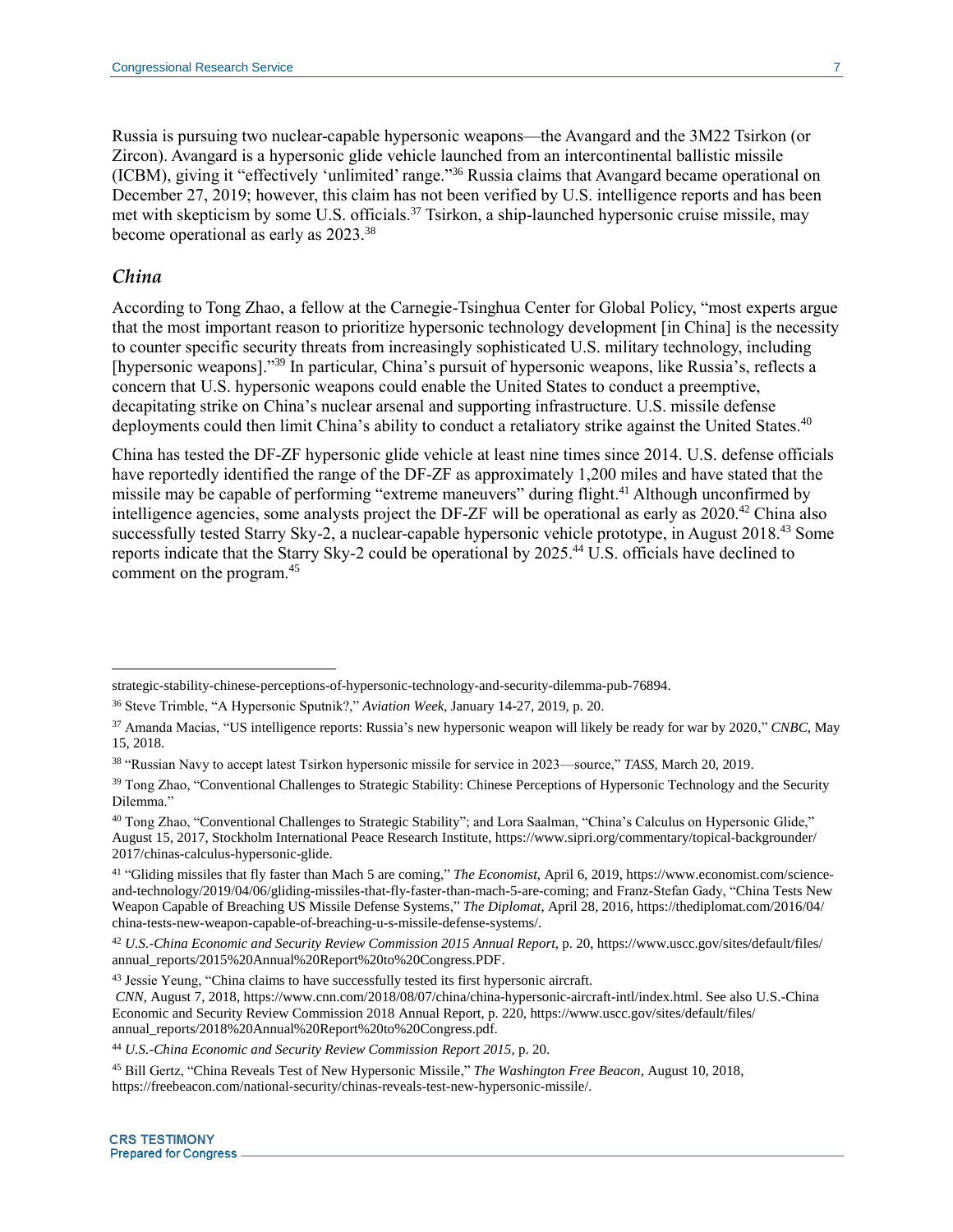# *International Institutions*

There is currently no international regime dedicated to overseeing the development of hypersonic weapons. Although the New START Treaty, a strategic offensive arms treaty between the United States and Russia, does not specifically cover hypersonic weapons, it does cover intercontinental ballistic missiles, which could be used to launch hypersonic glide vehicles.<sup>46</sup> Furthermore, Article V of the treaty states that "when a Party believes that a new kind of strategic offensive arm is emerging, that Party shall have the right to raise the question of such a strategic offensive arm for consideration in the Bilateral Consultative Commission (BCC)." Accordingly, some legal experts hold that it would be possible to negotiate to include hypersonic weapons in the New START limits.<sup>47</sup> However, because New START is due to expire in 2021, unless extended through 2026, this solution may be temporary.<sup>48</sup> In addition, it would not cover hypersonic weapons developed in countries other than the United States and Russia.

### **Directed-Energy Weapons**

DOD defines directed-energy (DE) weapons as those using concentrated electromagnetic energy, rather than kinetic energy, to "incapacitate, damage, disable, or destroy enemy equipment, facilities, and/or personnel." DE weapons—often colloquially referred to as "lasers"—could be used by ground forces in counter rocket, artillery, and mortar (C-RAM) or short-range air defense (SHORAD) missions. They could offer low costs per shot and nearly limitless magazines that, in contrast to existing conventional systems, could enable an efficient and effective means of defending against missile salvos and swarms of unmanned vehicles. Theoretically, DE weapons could also provide options for boost-phase missile intercept, given their speed-of-light travel time; however, as in the case of hypersonic missile defense, experts disagree on the affordability, technological feasibility, and utility of this application.

High-powered microwave weapons, a subset of DE weapons, could be used as a nonkinetic means of disabling electronics, communications systems, and improvised explosive devices in the event of a conflict, or as a nonlethal "heat ray" system for crowd control.

#### *United States*

 $\overline{a}$ 

In 2014, the U.S. Navy fielded the first—and, to date, only—operational DE weapon, the Laser Weapon System (LaWS), aboard the USS Ponce. LaWs was a 30-kilowatt laser prototype that "was capable of blinding enemy forces as a warning, shooting down drones, disabling boats, or damaging helicopters."<sup>49</sup> The Navy plans to deploy its 60-kilowatt laser, HELIOS, aboard the USS Preble in 2021. The U.S. military has previously developed the Active Denial System, a high-powered microwave weapon used for crowd control; however, the system was recalled—likely due to ethical and operational considerations.

The Army, Navy, Air Force, and DARPA each have DE development programs underway, with the Pentagon requesting \$235 million for directed-energy weapons and directed-energy defensive capabilities

<sup>46</sup> For example, Russia's Avangard hypersonic glide vehicle is reportedly launched by an intercontinental ballistic missile. See Rachel S. Cohen, "Hypersonic Weapons: Strategic Asset or Tactical Tool?"

<sup>47</sup> James Acton notes: "during [New START] negotiations, Russia argued that boost-glide weapons might constitute 'a new kind of strategic offensive arm,' in which case they would trigger bilateral discussions about whether and how they would be regulated by the treaty—a position [then] rejected by the United States." James M. Acton, *Silver Bullet?: Asking the Right Questions about Conventional Prompt Global Strike*, Carnegie Endowment for International Peace, 2013, p. 139, https://carnegieendowment.org/ files/cpgs.pdf.

<sup>48</sup> CRS Report R41219, *The New START Treaty: Central Limits and Key Provisions*, by Amy F. Woolf.

<sup>49</sup> Kyle Mizokami, "The U.S. Army Plans To Field the Most Powerful Laser Weapon Yet," *Popular Mechanics*, August 7, 2019.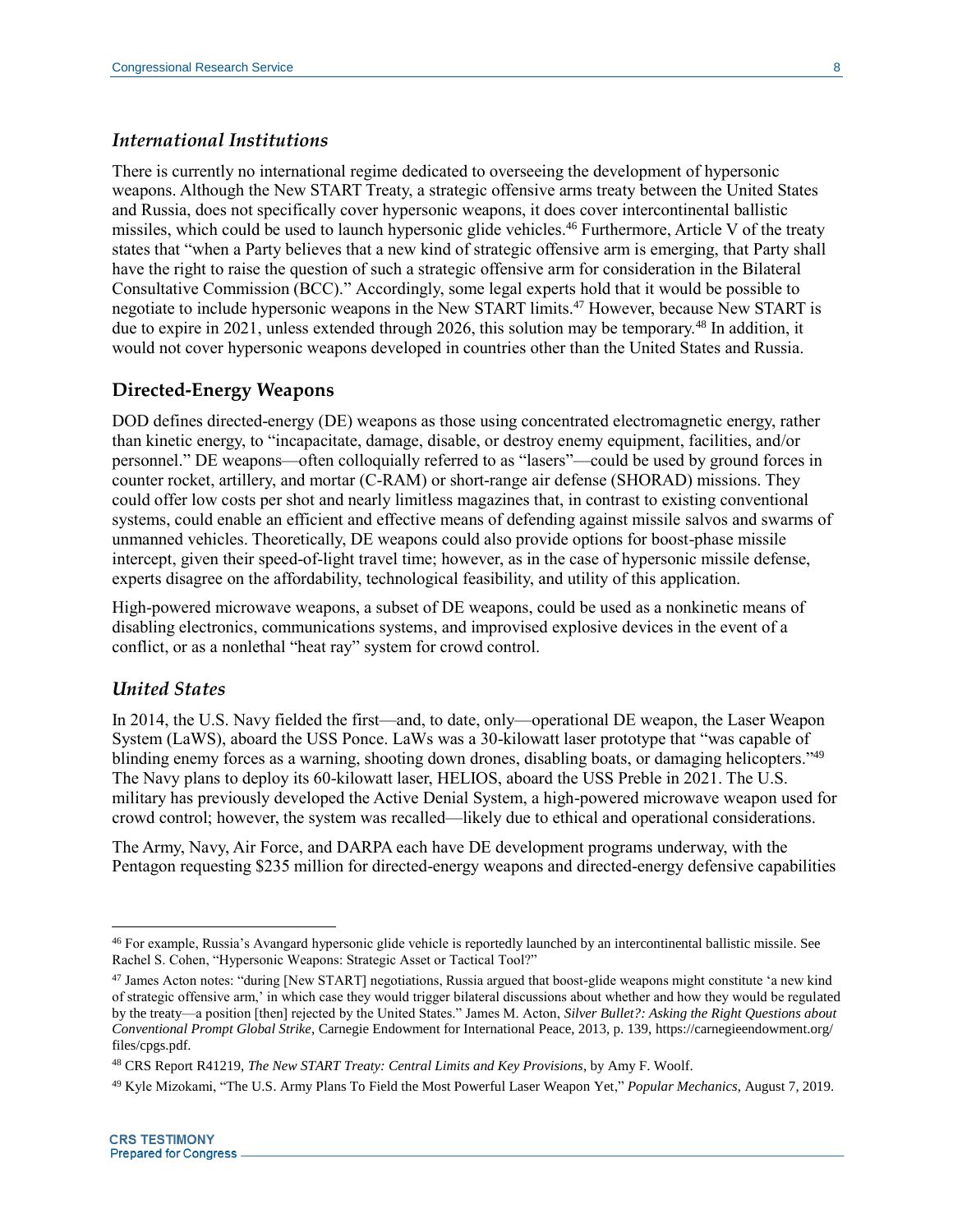in FY 2020. These programs are intended to scale up power levels from around 150 kilowatts, as is currently feasible, to around 300 kilowatts, a level at which cruise missiles could be intercepted.<sup>50</sup>

#### *Russia*

Russia claims to have fielded the Peresvet ground-based DE weapon system in December 2018. Although little is publicly known about Peresvet, including its power level, the weapon can reportedly disrupt Global Positioning System (GPS) and communications signals and may be able to perform an antisatellite mission.<sup>51</sup>

## *China*

China has reportedly developed a 30 kilowatt road-mobile DE system, LW-30, designed to engage unmanned aerial vehicles and precision-guided weapons.<sup>52</sup> China claims the system is comparable to Russia's Peresvet. Reports indicate that China is also developing an airborne DE weapon pod.<sup>53</sup>

According to the Defense Intelligence Agency, China is additionally pursuing DE weapons

to disrupt, degrade, or damage satellites and their sensors and possibly already has a limited capability to employ laser systems against satellite sensors. China likely will field a ground-based laser weapon that can counter low-orbit space-based sensors by 2020, and by the mid-to-late 2020s, it may field higher power systems that extend the threat to the structures of non-optical satellites.<sup>54</sup>

#### *International Institutions*

As a discussion paper for the UN Convention on Certain Conventional Weapons notes, DE weapons, "are not authoritatively defined under international law, nor are they currently on the agenda of any existing multilateral mechanism." <sup>55</sup> Certain applications of DE weapons are, however, prohibited. For example, Protocol IV of the CCW "Protocol on Blinding Lasers," prohibits "excessively injurious" applications of DE weapons, including the use of DE weapons to permanently blind enemy combatants.

# **Biotechnology**

 $\overline{a}$ 

Biotechnology leverages life sciences for technological applications. A number of developments in biotechnology hold potential implications for international security. As a 2018 Government Accountability Office report notes, the Departments of Defense, State, and Homeland Security, and the Office of the Director of National Intelligence, all assess that biotechnologies, such as the low-cost geneediting tool CRISPR, have the potential to "alter genes or create DNA to modify plants, animals, and humans. Such biotechnologies could be used to enhance [or degrade] the performance of military personnel. The proliferation of synthetic biology—used to create genetic code that does not exist in nature—may increase the number of actors that can create chemical and biological weapons." In addition,

<sup>50</sup> Sydney J. Freedberg Jr., "Lasers to Kill Cruise Missiles Sought by Navy, Air Force, Army," *Breaking Defense*, October 29, 2019.

<sup>51</sup> Defense Intelligence Agency, *Challenges to Security in Space*, February 2019, p. 23,

https://www.dia.mil/Portals/27/Documents/News/Military%20Power%20Publications/Space\_Threat\_V14\_020119\_sm.pdf. <sup>52</sup> Nikolai Novichkov, "Airshow China 2018: CASIC's LW-30 laser weapon system breaks cover," *Jane's Defence Weekly*, November 9, 2018.

<sup>53</sup> Andrew Tate, "China aiming to procure airborne laser-based weapon pod," *Jane's Defence Weekly*, January 8, 2020.

<sup>54</sup> Defense Intelligence Agency, *Challenges to Security in Space*, p. 20.

<sup>55</sup> "Directed Energy Weapons: Discussion paper for the Convention on Certain Conventional Weapons (CCW)," Article 36, November 2017.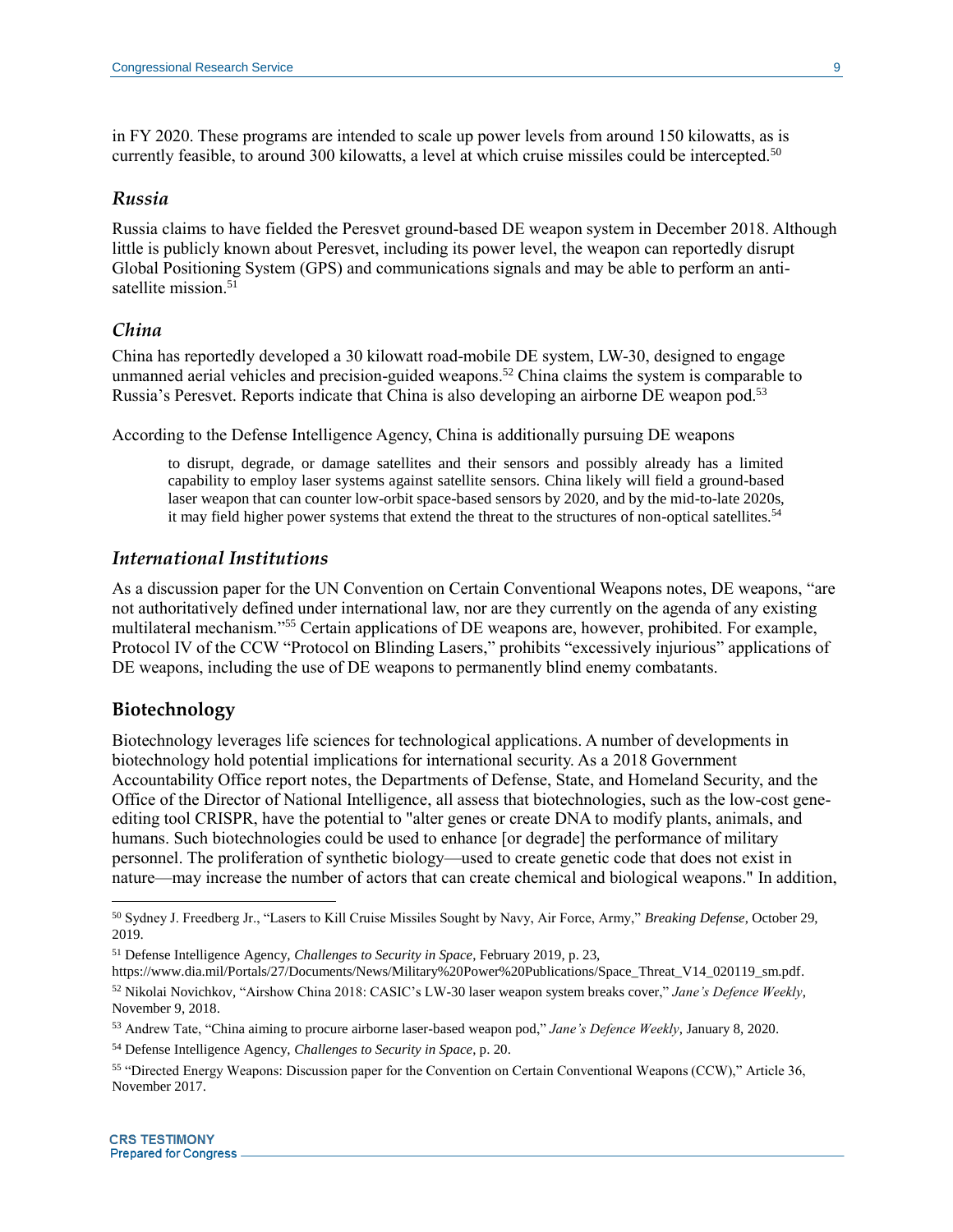biotechnology could be used to create adaptive camouflage, cloaking devices, or lighter and stronger body armor.<sup>56</sup> U.S. competitors may be less restrained in both researching and applying biotechnology, particularly as it relates to human performance modification and biological weapons.<sup>57</sup>

#### *United States*

There is no coordinating body for biotechnology research within the U.S. government, nor is there a DOD-specific biotechnology research strategy.<sup>58</sup> However, pursuant to Section 1086 of the FY 2017 NDAA,<sup>59</sup> the Trump Administration released the *National Biodefense Strategy*, which outlines "how the United States Government will manage its activities more effectively to assess, prevent, detect, prepare for, respond to, and recover from biological threats, coordinating its biodefense efforts with those of international partners, industry, academia, non-governmental entities, and the private sector." 60

U.S. biotechnology programs with national security applications are primarily centered on improving military "readiness, resilience, and recovery." DARPA, for example, has a number of biotechnology programs devoted to battlefield medicine, diagnostics, and prognostics. It is also exploring options for mitigating the effects of traumatic brain injury, treating neuropsychiatric illnesses such as depression and post-traumatic stress, and protecting against infectious diseases and bio-engineered threats to the U.S. food supply. In addition, DARPA's Safe Genes program seeks "to [protect] servicemembers from accidental or intentional misuse of genome editing technologies."<sup>61</sup> Biotechnology research also continues at the service laboratories, which recently completed a \$45 million, three-year joint research initiative in synthetic biology.<sup>62</sup> Overall U.S. government spending on biotechnology is difficult to track; however, a report prepared for the U.S.-China Economic and Security Review Commission notes that "the largest contributors to life science spending were the Department of Health and Human Services (HHS) (\$25.1 billion), US Department of Agriculture (USDA) (\$1.8 billion), Department of Defense (\$0.8 billion), and National Science Foundation (NSF) (\$0.7 billion)." 63

# *Russia*

 $\overline{a}$ 

The Russian biotechnology sector lags behind that of the United States and China. According to one recent study, Russia imports more than 80 percent of its biotechnology products.<sup>64</sup> In recognition of this deficiency, Russia released BIO2020, the country's whole-of-government strategy for developing a

<sup>59</sup> P.L. 114-328, Section 2, Division A, Title X, §1086.

<sup>56</sup> Patrick Tucker, "The US Army Is Making Synthetic Biology a Priority," *Defense One*, July 1, 2019.

<sup>57</sup> Daniel R. Coats, Director of National Intelligence, "Statement for the Record: Worldwide Threat Assessment of the US Intelligence Community," U.S. Senate Committee on Armed Services, March 6, 2018.

<sup>58</sup> Diane Dieuliis, "Biotechnology for the Battlefield: In Need of a Strategy," *War on the Rocks*, November 27, 2018. There is, however, a coordinated framework for biotechnology regulation. See "Modernizing the Regulatory System for Biotechnology Products: Final Version of the 2017 Update to the Coordinated Framework for the Regulation of Biotechnology," January 2017, https://www.epa.gov/sites/production/files/2017-01/documents/2017\_coordinated\_framework\_update.pdf.

<sup>60</sup> The White House, *National Biodefense Strategy*, 2018, https://www.whitehouse.gov/wp-content/uploads/2018/09/National-Biodefense-Strategy.pdf.

<sup>61</sup> See Defense Advanced Research Projects Agency, "Our Research: Biological Technologies Office," https://www.darpa.mil/our-research?tFilter=&oFilter=1.

 $62$  Marisa Alia-Novobilski, "Tri-Service effort leverages synthetic biology expertise to address future warfighter needs," Wright-Patterson AFB, September 27, 2017.

<sup>63</sup> "China's Biotechnology Development: The Role of US and Other Foreign Engagement," Prepared for the U.S.-China Economic and Security Review Commission, February 14, 2019, p. 42.

<sup>64</sup> Anna Grebenyuk and Nikolai Ravin, "The long-term development of Russian biotech sector," *Emerald Insight*, September 11, 2017.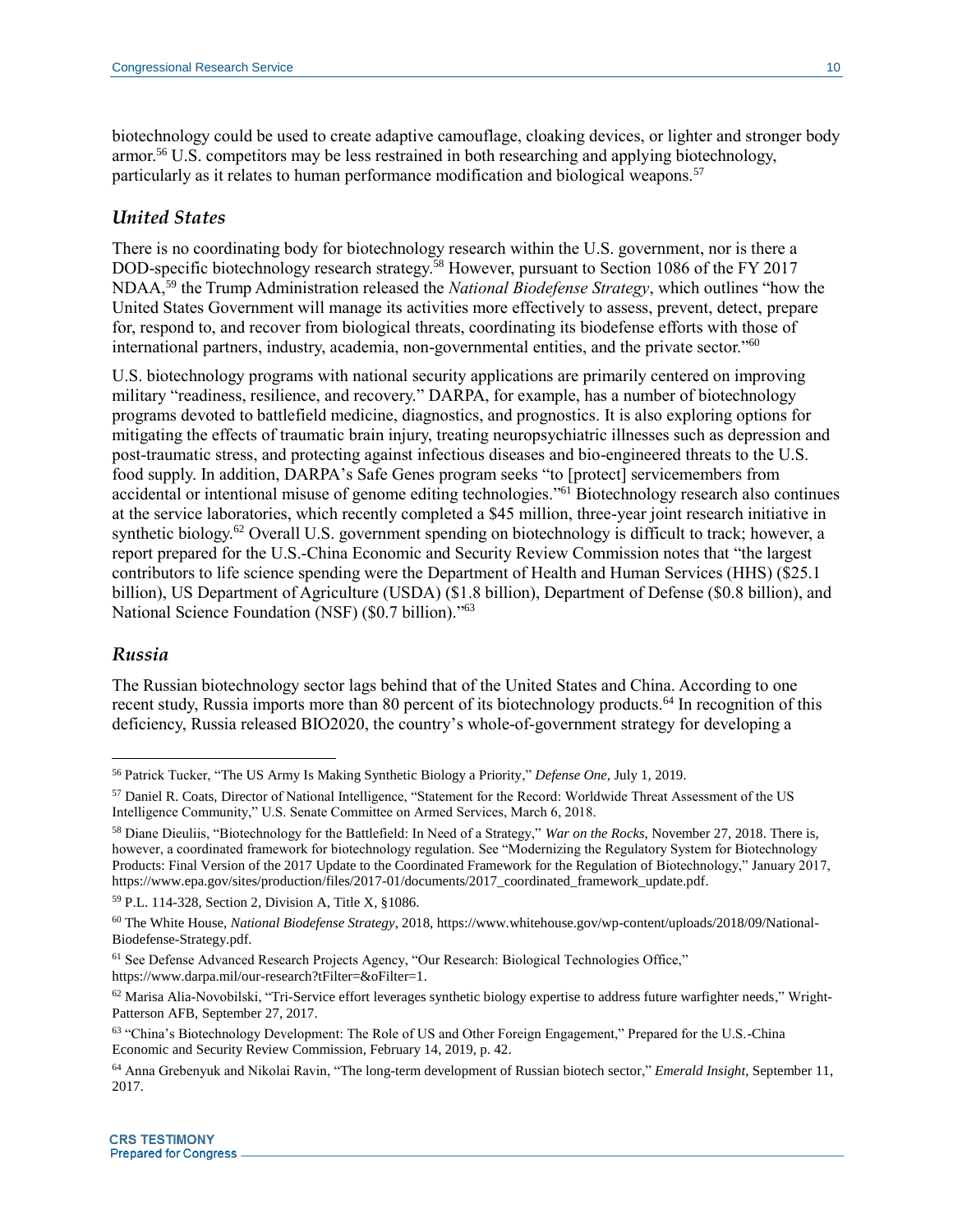biotechnology sector worth approximately 1% of gross domestic product (GDP) by 2020 and for "creating the conditions" for a sector worth at least 3% of GDP by 2030.<sup>65</sup> BIO2020 identifies Russia's priority areas for biotechnology research as biopharmaceutics and biomedicine, industrial biotechnology and bioenergetics, agricultural and food biotechnology, forest biotechnology, environmental protection biotechnology, and marine biotechnology. Little information is publicly available with regard to how Russia might employ such technologies within a military or national security context. However, the accusation that the country recently attempted to assassinate a former double agent for the United Kingdom using a Novichok nerve agent—in violation of the 1992 Chemical Weapons Convention suggests that it may be similarly unrestrained with regard to the use of biological agents.<sup>66</sup> Furthermore, the Soviet Union is known to have maintained an extensive, long-standing biological weapons program, Biopreparat, in violation of the 1972 Biological Weapons Convention.<sup>67</sup>

#### *China*

Motivated by an aging population and growing health care needs, China has been particularly interested in conducting biotechnology research. Biotechnology is cited as a key strategic priority within China's Made in China 2025 initiative and is additionally highlighted within China's current five-year development plan. This plan "stipulates that the biotechnology sector should exceed 4% of gross domestic product by 2020 and that there should be 10 to 20 life-science parks for biomedicine with an output surpassing 10 billion yuan (US\$1.5 billion)."<sup>68</sup> Some reports suggest that the Chinese government may be spending as much as \$600 million annually on biotechnology research; however, China's biotechnology market remains less than a tenth of the size of the U.S. market.<sup>69</sup>

In particular, China is aggressively pursuing biotechnologies for genetic testing and precision medicine. In 2016, Chinese scientists became the first to use the CRISPR gene-editing tool on humans. In 2018, a Chinese scientist produced—perhaps with the approval of the Chinese government—the first "geneedited babies," although amidst international outcry China later sentenced the scientist to three years in jail and termed his work "extremely abominable in nature." <sup>70</sup> China additionally maintains one of the world's largest repositories of genetic information, the National Genebank, which includes U.S. genetic data. Such information could be used to develop personalized disease treatment plans or, potentially, precision bioweapons.<sup>71</sup>

# *International Institutions*

Only the weaponization of biotechnology is prohibited under international law.<sup>72</sup> Some international institutions have demonstrated interest in considering the implications of biotechnology. For example, since 1983, ASEAN has maintained a sub-committee on biotechnology, which facilitates coordination on

<sup>68</sup> Shannon Ellis, "Biotech Booms in China," *Nature*, January 17, 2018.

 $\overline{a}$ 

<sup>65</sup> Russian Federation, "BIO2020: Summary of the State Coordination Program for the Development of Biotechnology in the Russian Federation," 2012, http://bio-economy.ru/upload/BIO2020%20(eng)%20-%20short.pdf.

<sup>66</sup> Mark Urban, "Salisbury attack 'evidence' of Russian weapon stockpile," *BBC*, March 4, 2019.

<sup>67</sup> Lukas Trakimavičius "Is Russia Violating the Biological Weapons Convention?," Atlantic Council, May 23, 2018, https://www.atlanticcouncil.org/blogs/new-atlanticist/is-russia-violating-the-biological-weapons-convention/.

<sup>69</sup> "China's Biotechnology Development: The Role of US and Other Foreign Engagement."

<sup>70</sup> Michael Standaert, "''Extremely abominable': Chinese gene-editing scientist faces law," *Al Jazeera*, November 26, 2018. See also, Elsa Kania, "Weaponizing Biotech: How China's Military Is Preparing for a 'New Domain of Warfare,'" *Defense One*, August 14, 2019.

<sup>71</sup> David J. Lynch, "Biotechnology: the US-China dispute over genetic data," *Financial Times*, July 31, 2017.

 $72$  The United States, China, and Russia have ratified the 1972 Biological Weapons Convention, which is a legally binding treaty that bans the development and production of biological weapons.